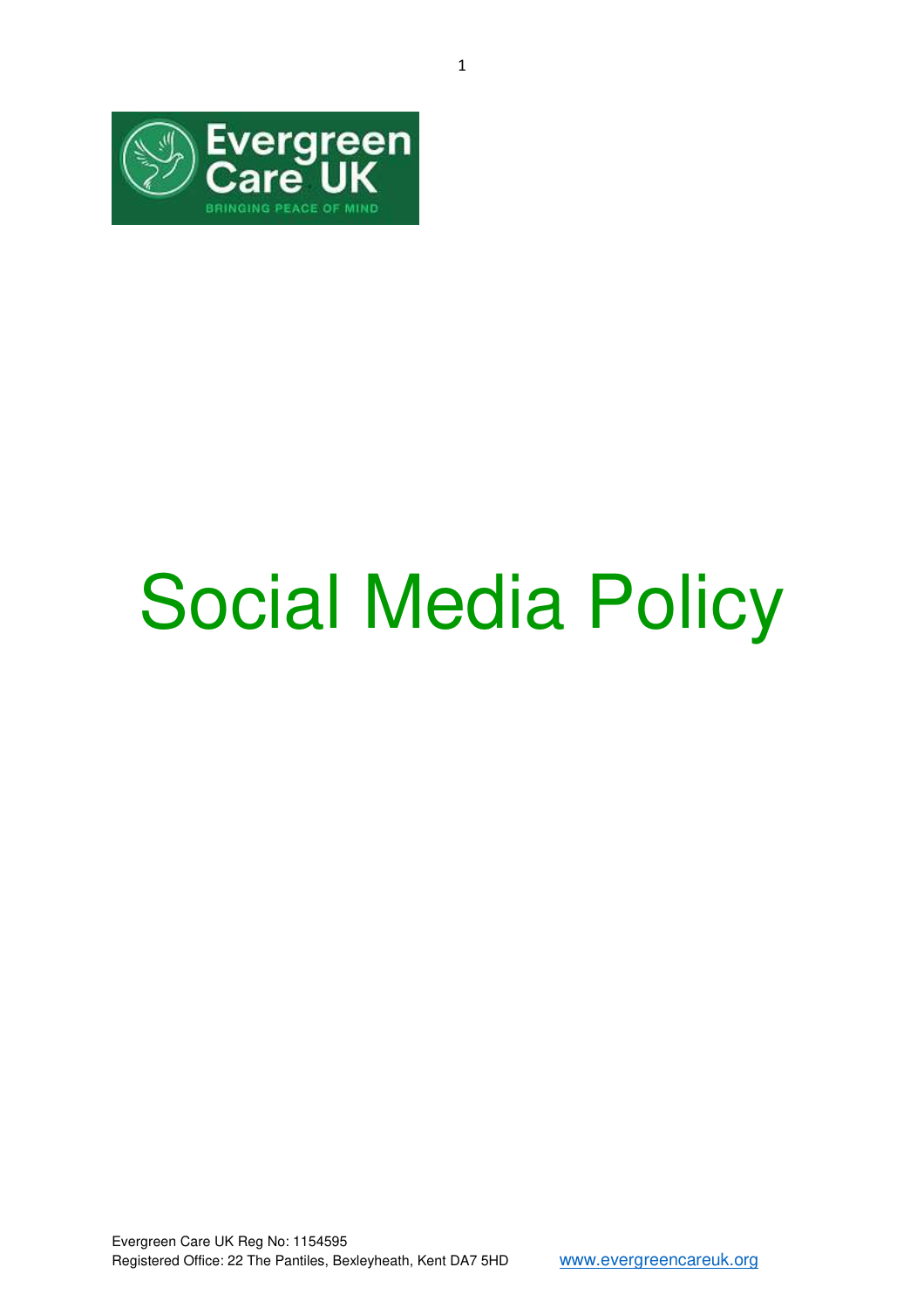**Social media is a type of interactive online media that allows parties to communicate instantly with each other or to share data. It includes online social forums such as Twitter, Instagram, Facebook and Linkedin. Social media also covers blogs and video and image-sharing, YouTube and Flickr.**

This policy provides guidance for employee, volunteer and trustee use of social media, which should be broadly understood for purposes of this policy to include blogs, wikis, microblogs, message boards, chat rooms, electronic newsletters, online forums, social networking sites, and other sites and services that permit users to share information with others in a similar manner.

The following principles apply to professional use of social media on behalf of Evergreen Care UK (ECUK) as well as personal use of social media when referencing the organisation:

Employees, volunteers and trustees need to know and adhere to the organisation's Employee/Volunteer Handbook, and other policies when using social media in relation to ECUK.

Employees, volunteers and trustees should be aware of the effect their actions may have on their images, as well as the organisation's image. The information that employees, volunteers and trustees post or publish may be public information for a long time.

If there is information for a Social Media site it should be posted by ECUK's Social Media Officer.

Employees, volunteers and trustees should be aware that ECUK may observe and monitor content and information made available by employees and volunteers through social media. Employees, Volunteers and Trustees should not arrange the posting of material that is inappropriate including that which is harmful to the organisation, its staff, volunteers or service users. Doing so may result in disciplinary action or termination.

Although not an exclusive list, some specific examples of prohibited social media conduct include reproducing negative press articles, posting commentary, content, or images that are defamatory, pornographic, proprietary, harassing, libellous, bullying or that could create a hostile work environment or bring the organisation into disrepute. Doing so may result in disciplinary action or termination.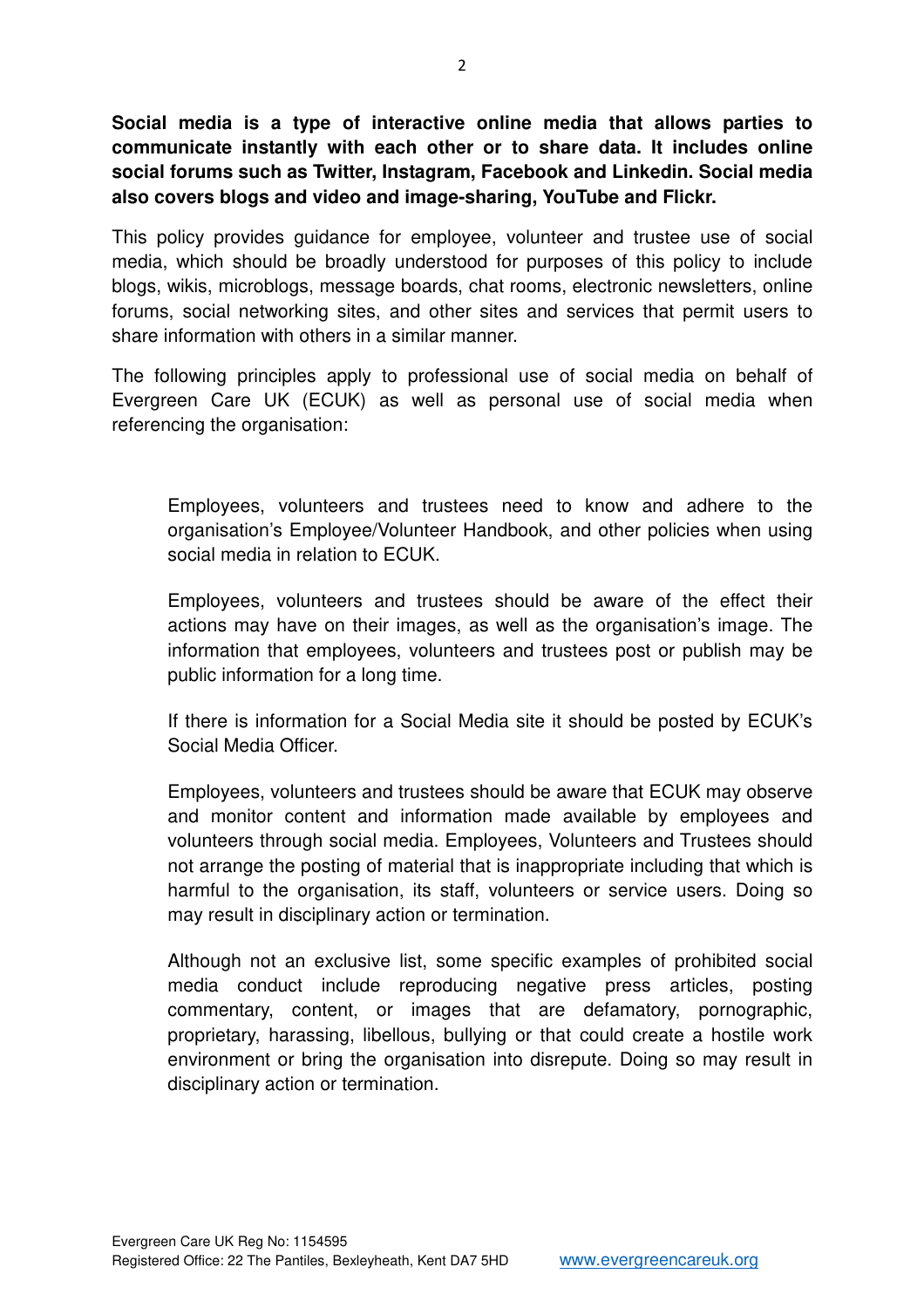Employees, volunteers and trustees are not to publish, post or release any information that is considered confidential or not public. If there are questions about what is considered confidential, they should check with their Line Manager.

- **-** Social Media platforms are vulnerable to being accessed by external 3rd parties. Therefore, communications between staff and volunteers and their clients must not take place on these platforms in or out of working hours. However, 'WhatsApp' is a safe media platform and can be used.
- **-** Social media networks, blogs and other types of online content sometimes generate press and media attention or legal questions. Employees, volunteers or trustees should refer these enquiries to the Chief Operations Officer.
- **-** If employees, volunteers and trustees encounter a situation while using social media that threatens to become antagonistic, they should disengage from the dialogue in a polite manner and seek the advice of a supervisor.
- **-** Employees, volunteers and trustees should get appropriate permission before they refer to or post images of current or former employees, members, or suppliers. Additionally, employees, volunteers and trustees should get appropriate permission to use a third party's copyrights, copyrighted material, trademarks, service marks or other intellectual property. Third party articles cannot be claimed as our own. However, they can be shared, identifying the source of the information.
- **-** If employees, volunteers and trustees see content on social media that disparages or reflects poorly on the charity they should refer this to the Chief Operations Officer.
- **-** Social media use shouldn't interfere with employee's/volunteer's/trustee's responsibilities at ECUK. The computer systems are to be used for business purposes only. When using ECUK's computer systems, use of social media for business purposes is allowed (e.g. Facebook, Twitter, Evergreen Care UK blogs, Street Life, Google+ and LinkedIn), but personal use of social media networks or personal blogging is not allowed and could result in disciplinary action or termination.
- **-** Subject to applicable law, after‐hours online activity that violates the Employee Handbook or any other ECUK policy may subject personnel to disciplinary action or termination.